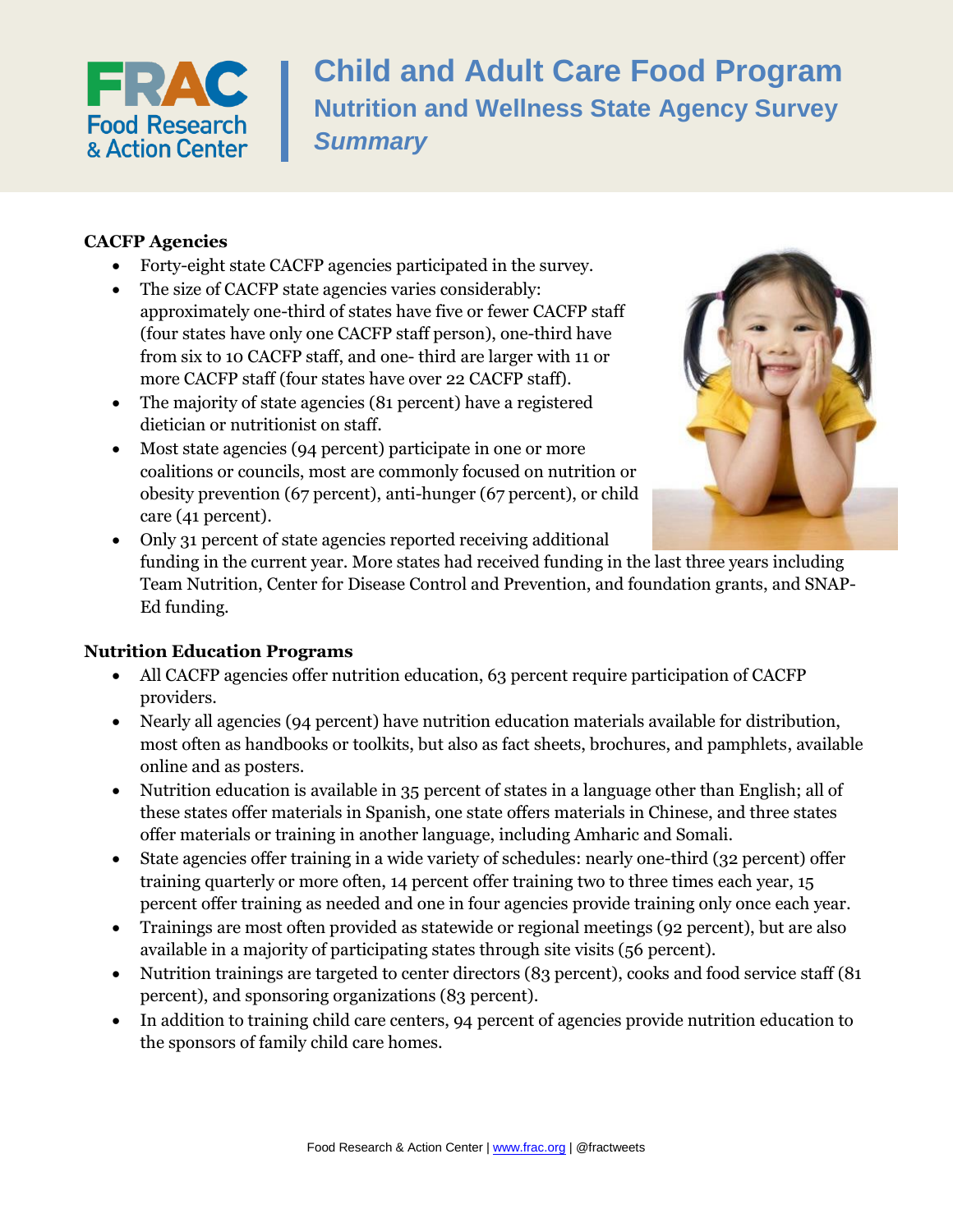### *Nutrition Education Topics*

- Of the 28 nutrition education topics that were listed in the survey, on average, states affirmed covering 16.3 nutrition topics.
- Most often the nutrition education topics covered included the CACFP meal pattern, creditable foods, and low-fat or fat-free milk, all of which are federally-required education topics.
- Over three-fourths of states also covered whole grains, fruits and vegetables, infant feeding, drinking water, appropriate portion sizes, and healthy menu planning.

### **Physical Activity Education Programs**

- In contrast, physical activity education is only available in 56 percent of states and required by only two states.
- Only 25 percent of those who offer materials have versions translated into a language other than English, primarily Spanish; however, materials are also available in Chinese in one state.
- Training most often occurs on an annual or as-needed basis, mostly intended for center directors or sponsors, and often at statewide or regional meetings.

## *Physical Activity Education Topics*

- Of the nine physical activity education topics that were listed in the survey, on average, states affirmed covering 5.4 physical activity education topics listed.
- Only 56 percent of states offer physical activity training.

## **Enhanced Nutrition Standard Implementation**

- Nearly half (48 percent) of the states had implemented enhanced nutrition standards in addition to the federal requirements.
- Of states that implemented enhanced nutrition standards, the most common standards were: serving low-sugar cereals (83 percent) and whole grains (83 percent); limiting high-sugar desserts (78 percent) and juice to no more than one serving per day (78 percent); serving only low-fat or non-fat dairy foods (74 percent); and limiting high-fat entrees and fried foods (74 percent) as well as high-sodium foods (52 percent).
- State agencies identified the key factors facilitating the success of enhanced standards: strong state agency training and technical assistance, committed leadership and motivated staff, clear policy and educational materials, practical models such as food specifications for catering, adequate time for implementation, and additional funding often in the form of Team Nutrition grants.